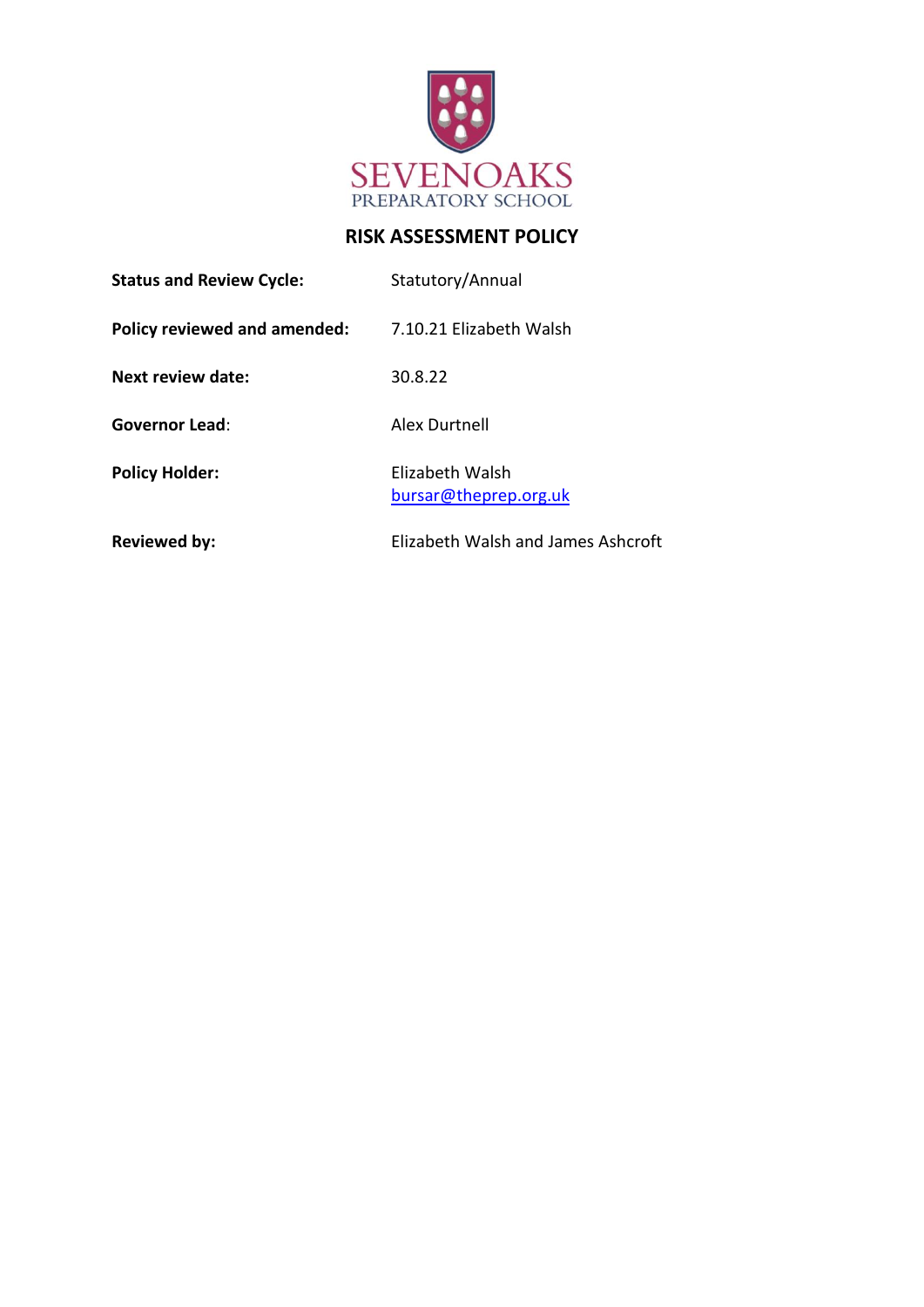## **Introduction**

A risk assessment is a tool for conducting a formal examination of the harm or hazard to people (or an organisation) that could result from a particular activity or situation.

- A hazard is something with the potential to cause harm
- A risk is an evaluation of the probability (or likelihood) of the hazard occurring
- A risk assessment is the resulting assessment of the severity of the outcome (e.g. loss of life, destruction of property)
- Risk control measures are the measures and procedures that are put in place in order to minimise the consequences of unfettered risk (e.g. staff training, clear work procedures, preliminary visits, warning signs, barriers and insurance).

Risk assessments can be used to identify the potential hazards to people (slipping, falling), property (fire), strategic (reputation, loss of pupils, impact on development), financial (falling pupil rolls), compliance (child protection issues) and environmental (asbestos, Legionella).

## **Why have risk assessments?**

Sevenoaks Preparatory School has Risk Assessments as it is possible to prevent accidents and injuries that could ruin lives, damage reputations and cost money. Preventative measures can often be surprisingly simple and cost-effective, such as the application of hazard warning tape to a trip hazard, or ensuring that chemicals are properly stored in locked containers.

### **What areas require risk assessments?**

There are numerous activities carried out in Sevenoaks Preparatory School, each of which requires its own separate risk assessment. The most important of these cover:

- Fire safety, procedures and risk assessments
- Educational visits and trips

Separate policies cover each of the three areas mentioned above.

# **Educational**

There are also risk assessments in the following areas:

- Science experiments
- Design and Technology
- Food Technology
- Each sport and PE activity
- Art
- Music (including minimising the risk of hearing loss to staff)
- Drama (including the theatre back stage, stage, props room and lighting box)

At Sevenoaks Preparatory School we make use of model or generic risk assessments, for our educational activities and visits.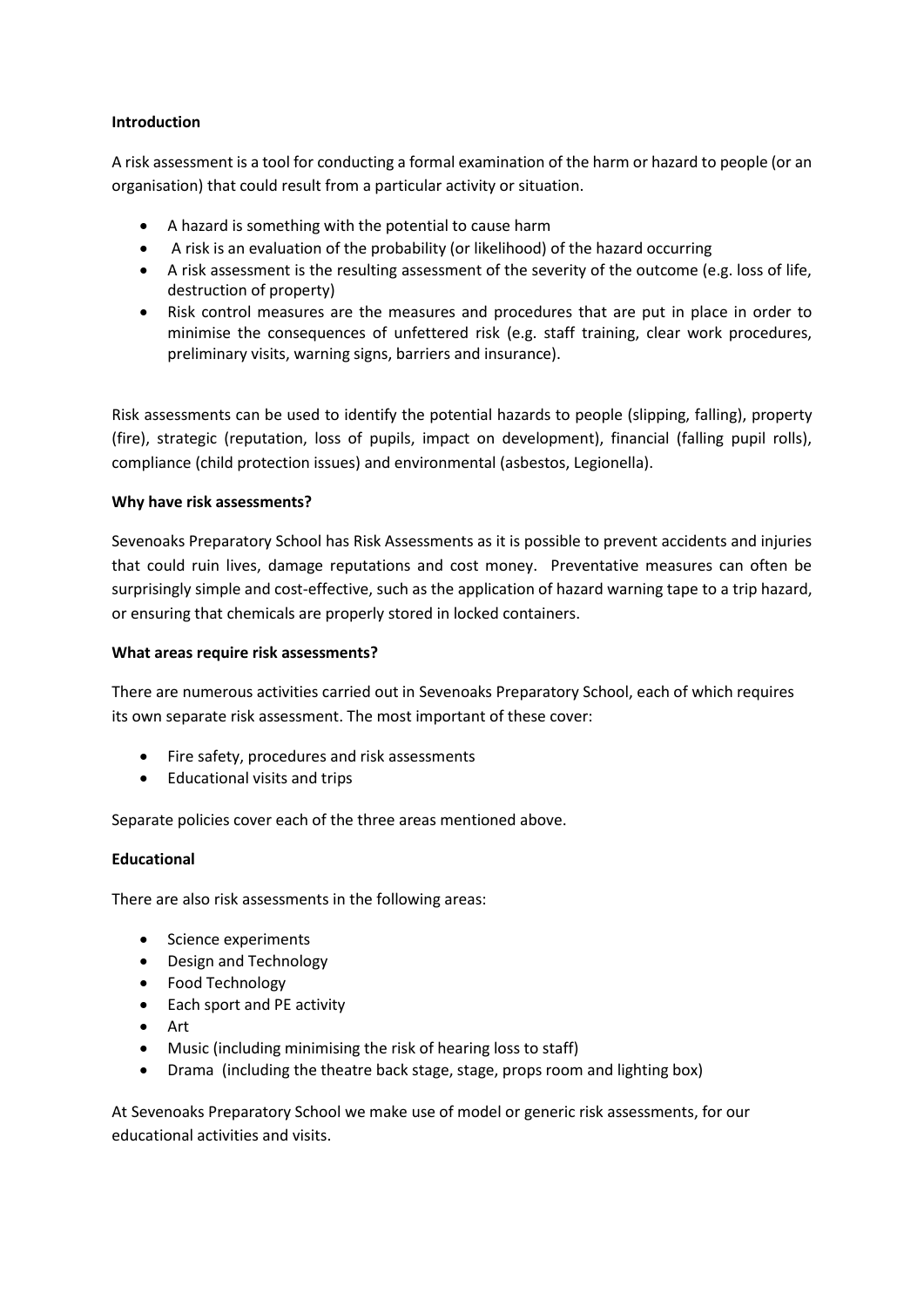## **Pastoral**

Our pastoral aim is to ensure that every pupil leaves as a confident, articulate young adult capable of keeping him/herself safe on the streets, in the home and in all situations. Our PSHEe programmes and Assemblies are directed towards promoting an increasing understanding as the pupil develops, of the risks that exist in both the real and the electronic worlds, and on sensible precautions that should be taken. Our Science lessons encourage students to conduct their own safety-related research into the potential hazards of chemicals, gas, electricity and flammable materials.

## **Medical and First Aid**

The Medical area has risk assessments for first aid and all other treatments and procedures. The accident forms are maintained in the surgery and Nurse is responsible for ensuring that accident reports are passed to the Bursar and the Head.

The School's **First Aid Policy** explains the procedures that we would follow in the event of a medical emergency.

# **Safeguarding and Child Protection**

Our Child Protection policy and training for all staff form the core of our safeguarding risk management. Safer recruitment policies and procedures ensure that the school is not exposed to the risk of employing staff who are barred from working with children, and are not allowed to work in the UK. By extending this regime to Governors, volunteers and the adult members of the families of staff who are accommodated on site, and by ensuring that everyone in our community receives regular child protection training, we manage this risk to an acceptable level.

#### **Support Areas**

- **Catering and Cleaning**: risk assessments and training are required for every item of catering and cleaning equipment, as well as for manual handling, slips and trips and the control of substances hazardous to health (COSHH). Induction and refresher training covers risk assessments, protective equipment and safety notices.
- **Caretaking and Security**: risk assessments cover every room, laboratory, stairs, corridor and emergency exit in the entire school, including boarding houses. Particular emphasis in training is given to minimising the risk of both fire and to security by adhering to good practice. Risk assessments also cover manual handling, working at heights, and asbestos. Induction and refresher training covers risk assessments, protective equipment and safety notices.
- **Maintenance**: risk assessments and training is required for every tool and item of equipment, as well as for manual handling, slips and trips, working at height, lone working, asbestos, control of contractors on site, electricity, gas, water and the control of substances hazardous to health (COSHH). Induction and refresher training covers risk assessments, safe working practices, communication and health and safety notices and protective equipment.
- **Grounds**: risk assessments and training is required for every tool and piece of machinery, as well as for manual handling, slips and trips, working at height, lone working, use of pesticides, storage of flammables and COSHH. Induction and refresher training covers risk assessments, protective equipment and safety notices.
- **Office staff**: risk assessments are required for the display screen equipment and cables used by those staff (primarily office-based) who spend the majority of their working day in front of a screen.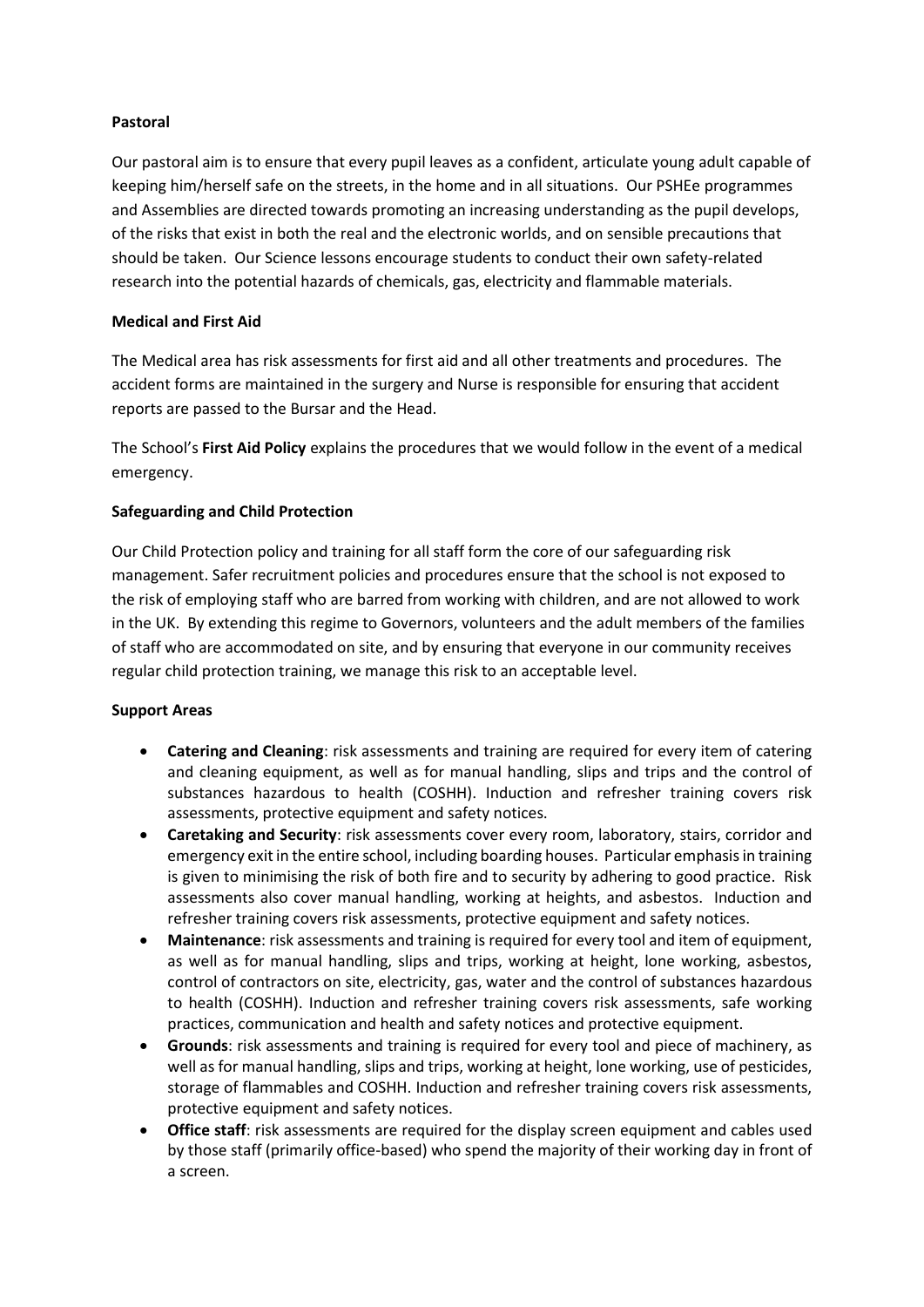#### **Access by Pupils**

Risk assessments of all areas of the school reinforce the policy of ensuring that our pupils do not have unsupervised access to potentially dangerous areas, such as the swimming pool, the science laboratories and the design technology suite. Doors to these areas are kept locked when not in use. Pupils are only allowed access when accompanied by a member of staff. Pupils do not have access to the Grounds, Maintenance, Catering and Caretaking working areas in the school.

## **Conducting a Risk Assessment**

There are several possible techniques. One model that we use at Sevenoaks Preparatory School, known as the "Traffic Lights Model" is set out on the next two pages: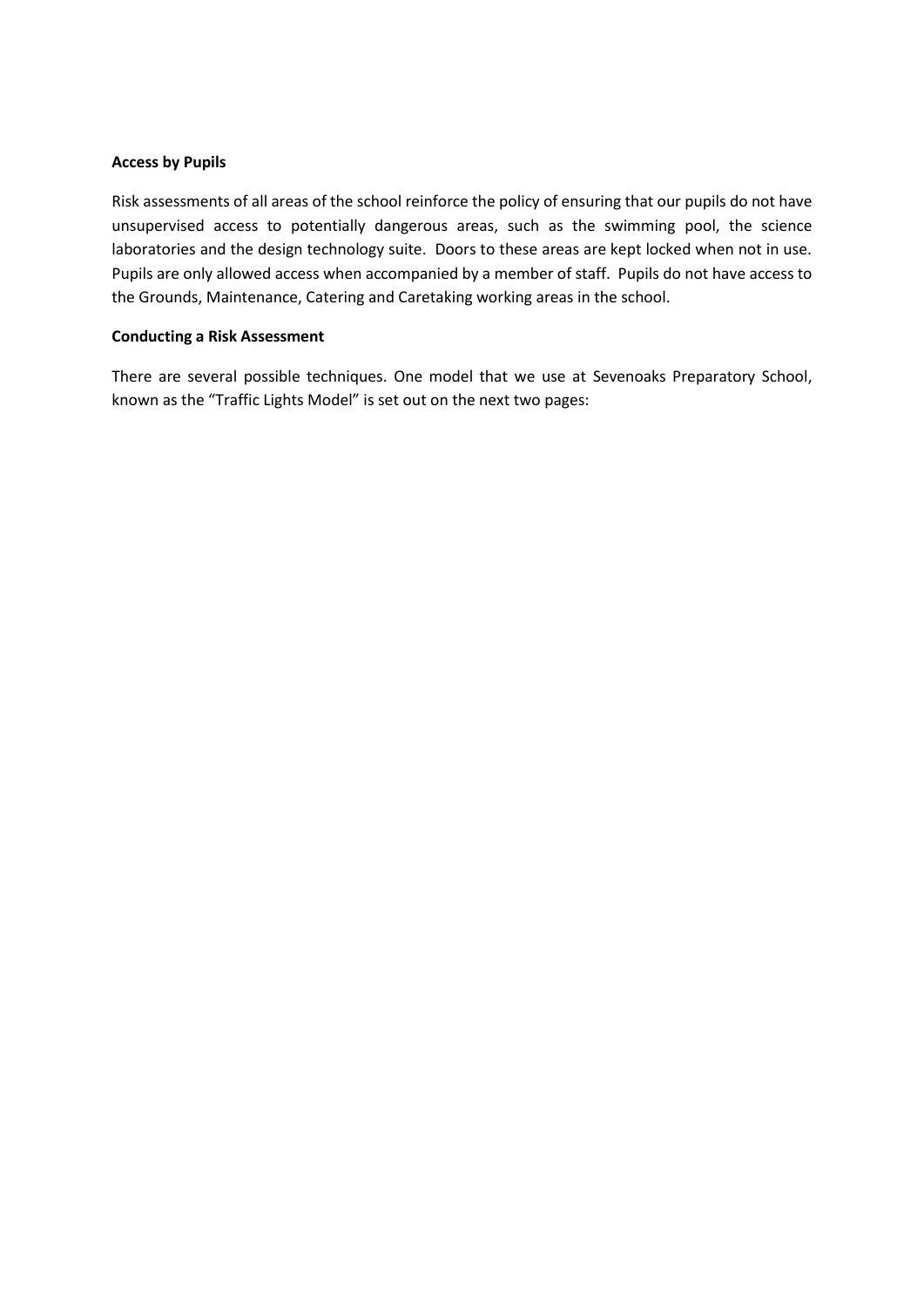| <b>DATE</b> | Reference No. | Company | <b>Assessor</b> | <b>Job Title</b>       | Signature |
|-------------|---------------|---------|-----------------|------------------------|-----------|
|             |               |         |                 |                        |           |
| <b>TASK</b> |               |         |                 | <b>Persons Exposed</b> |           |

# **PART A – Hazard Identification and Risk Assessment**

|     |        | Potential |                                                 |                  | <b>Level of Risk</b> |                   |                                    |                       | Target<br>completion |  |
|-----|--------|-----------|-------------------------------------------------|------------------|----------------------|-------------------|------------------------------------|-----------------------|----------------------|--|
| Ref | Hazard | Harm      | <b>Existing Risk</b><br><b>Control Measures</b> | Prob-<br>ability | Severity             | <b>Risk Score</b> | <b>Additional control measures</b> | Person<br>responsible | date                 |  |
|     |        |           |                                                 |                  |                      |                   |                                    |                       |                      |  |
|     |        |           |                                                 |                  |                      |                   |                                    |                       |                      |  |
|     |        |           |                                                 |                  |                      |                   |                                    |                       |                      |  |
|     |        |           |                                                 |                  |                      |                   |                                    |                       |                      |  |

## **PART B – Communication**

| <b>No</b> | Method of communicating risk control measures | Date Completed | <b>Responsible Person</b> |
|-----------|-----------------------------------------------|----------------|---------------------------|
|           |                                               |                |                           |

# **PART C – Review**

| <b>Review date</b> | Carried out by | <b>Action taken</b> |
|--------------------|----------------|---------------------|
|                    |                |                     |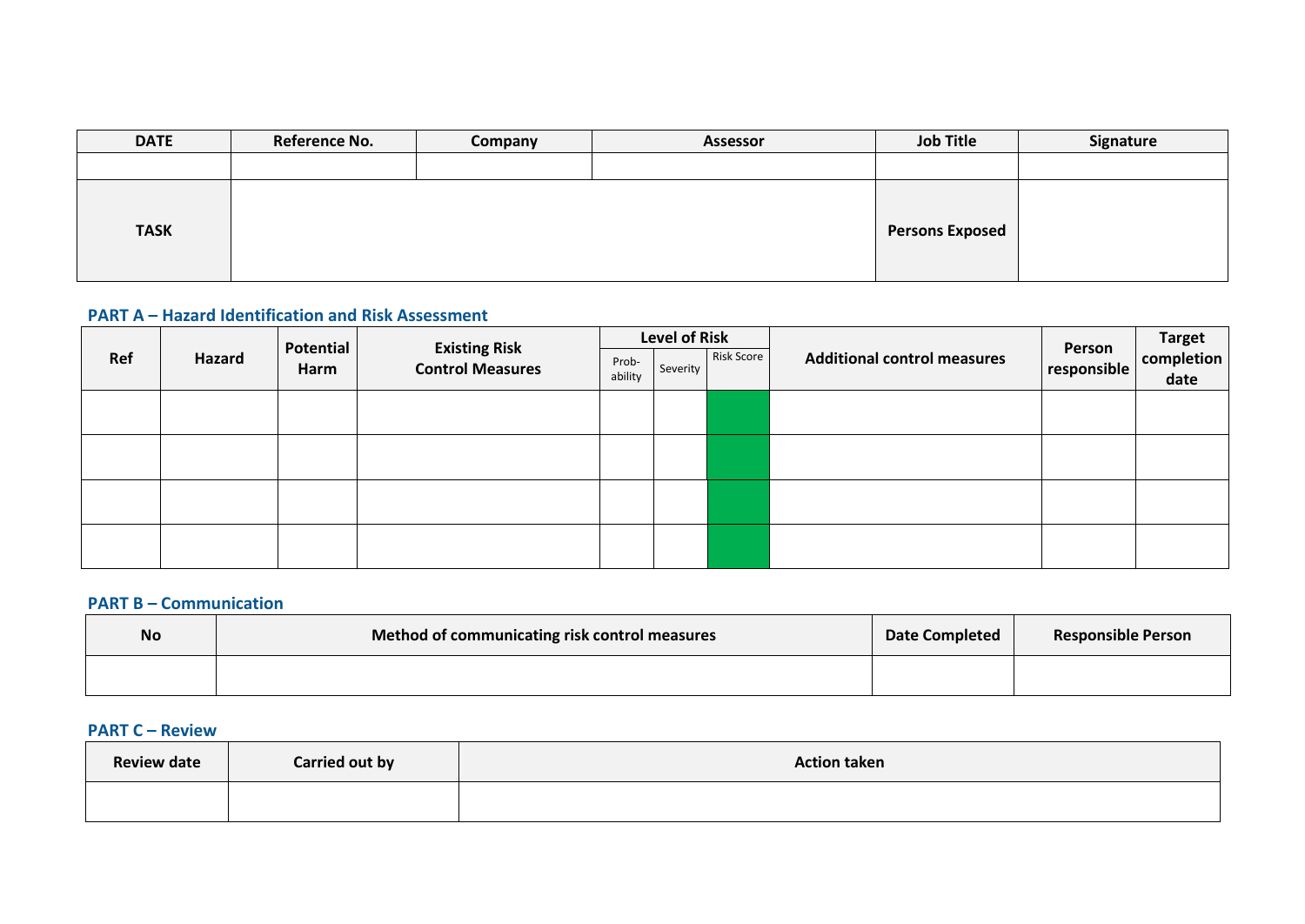# **PART D – Additional Comments**

## **Section D - Additional Comments**

Add any other comments that are relevant to the risk assessment.

|   |                    |                |              |                                                                                              |   |    | <b>Severity</b> |    |    |
|---|--------------------|----------------|--------------|----------------------------------------------------------------------------------------------|---|----|-----------------|----|----|
|   | <b>Probability</b> |                |              | <b>Severity</b>                                                                              |   |    |                 | 4  |    |
|   | Certain            | 5              | Fatal        | Single or multiple fatalities.                                                               |   | 10 | 15              | 20 | 25 |
| 4 | Likely             | 4              | Major harm   | Resulting in major injuries and ill health that are<br>reportable to the HSE.                | 4 | 8  | 12              | 16 | 20 |
| 3 | Possible           | 3              | Serious harm | Resulting in significant injuries and ill health<br>including 7-day HSE reportable injuries. |   | ь  | 9               | 12 | 15 |
|   | <b>Unlikely</b>    | $\overline{2}$ | Minor harm   | Requiring first aid only                                                                     |   |    | ь               | 8  | 10 |
|   | Rare               |                | No Harm      | Harm includes injury and ill health.                                                         |   |    |                 |    |    |



| <b>Risk Level</b> | <b>Action and timescale</b>                                                                                                                                                                                                                                    |
|-------------------|----------------------------------------------------------------------------------------------------------------------------------------------------------------------------------------------------------------------------------------------------------------|
| <b>High</b>       | Risk control measures must be implemented to reduce the risk as low as is reasonably practicable (ALARP).<br>Action to reduce the risk should be given top priority with senior management involvement. If the risk cannot be reduced, work should be stopped. |
| <b>Medium</b>     | Cost-effective risk control measures should be implemented to reduce the risk to a level that is ALARP within a reasonable time.                                                                                                                               |
| Low               | The risk is considered acceptable and no additional risk control action is normally required. Cost-effective risk control measures may be implemented<br>to further reduce the risk with lowest priority.                                                      |

|             | <b>Definitions</b>                                                                                                                                                             |
|-------------|--------------------------------------------------------------------------------------------------------------------------------------------------------------------------------|
| Hazard      | A hazard is something with the potential to cause harm, which includes substances, equipment, methods of work, the work environment<br>and other aspects of work organisation. |
| <b>Risk</b> | The risk is the chance, high medium or low, that somebody will be harmed by the hazard.                                                                                        |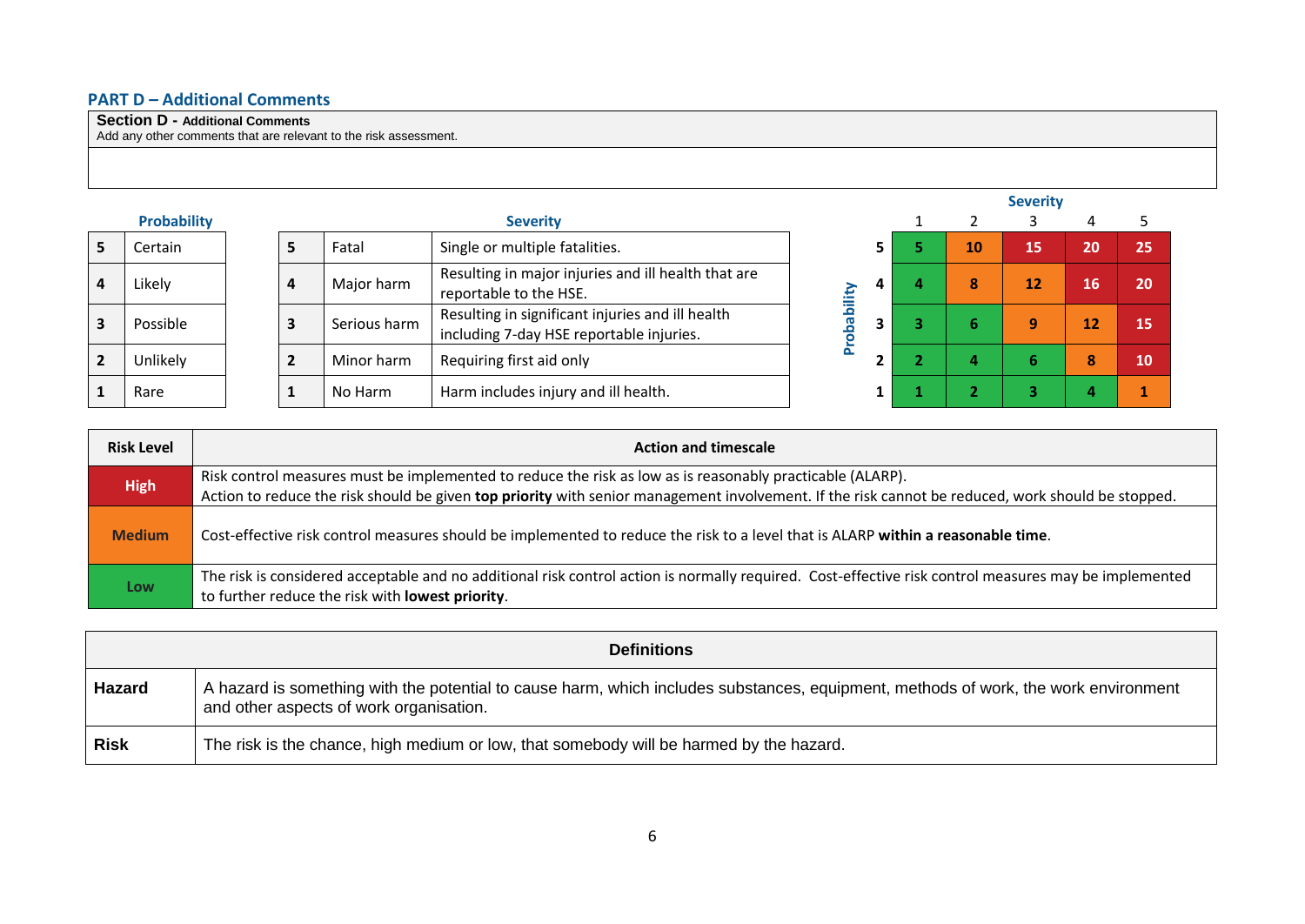Our policy at Sevenoaks Preparatory School is **never to** carry out any activity which has a **red rating** after the risk reduction measures have been put into effect.

### **Green activities can be:**

• **A hazard that is highly likely but is of low residual rating.** For example The likelihood of a coach in a city being stuck in traffic would be rated as 6

The severity of leaving teachers, teaching assistants and children waiting outside in hot sun/wet weather for an unknown period of time would be rated as 2.

The initial risk rating would be 12 (Amber).

But putting all of the following measures in place reduces its severity to 1, leaving a residual risk rating of 6 (Green):

- o Teacher in Charge and Driver are in mobile phone contact
- $\circ$  Staffing ratio is 1: 4 (instead of the normal 1: 6) and supplemented further by parent volunteers
- o Teacher in Charge has made a reconnaissance visit, and discovered where the party can wait out of the rain/sun
- o Bottled water is carried
- $\circ$  All staff carry visit packs, and can phone the school to advise that there will be a delayed return
- o All parents' emergency contact details are available to the School Office, who phones them and explains that the coach has been stuck in traffic; but there is nothing to worry about
- o All members of staff had held a meeting to discuss the outing and the risk assessment beforehand
- **A hazard may be fairly likely and have a low residual rating.** For example: The likelihood of a child falling over and grazing a knee on a walk in the countryside would be rated as 4.

The initial severity would be 3.

The initial risk rating would be 12 (Amber)

But putting the following measures into place reduces the severity to 2, leaving a residual risk rating of 8 (Green):

- o Teacher in Charge has First Aid kit
- o One member of staff is qualified in Paediatric First Aid
- o Teacher in Charge has mobile phone
- o All members of staff had held a meeting to discuss the outing and the risk assessment beforehand
- **A hazard may be very unlikely; but have a high severity rating.** For example: The likelihood of a child going missing on an organised school outing headed by a qualified Teacher, who has been trained in leading visits, and was appropriately staffed would initially be rated as 3.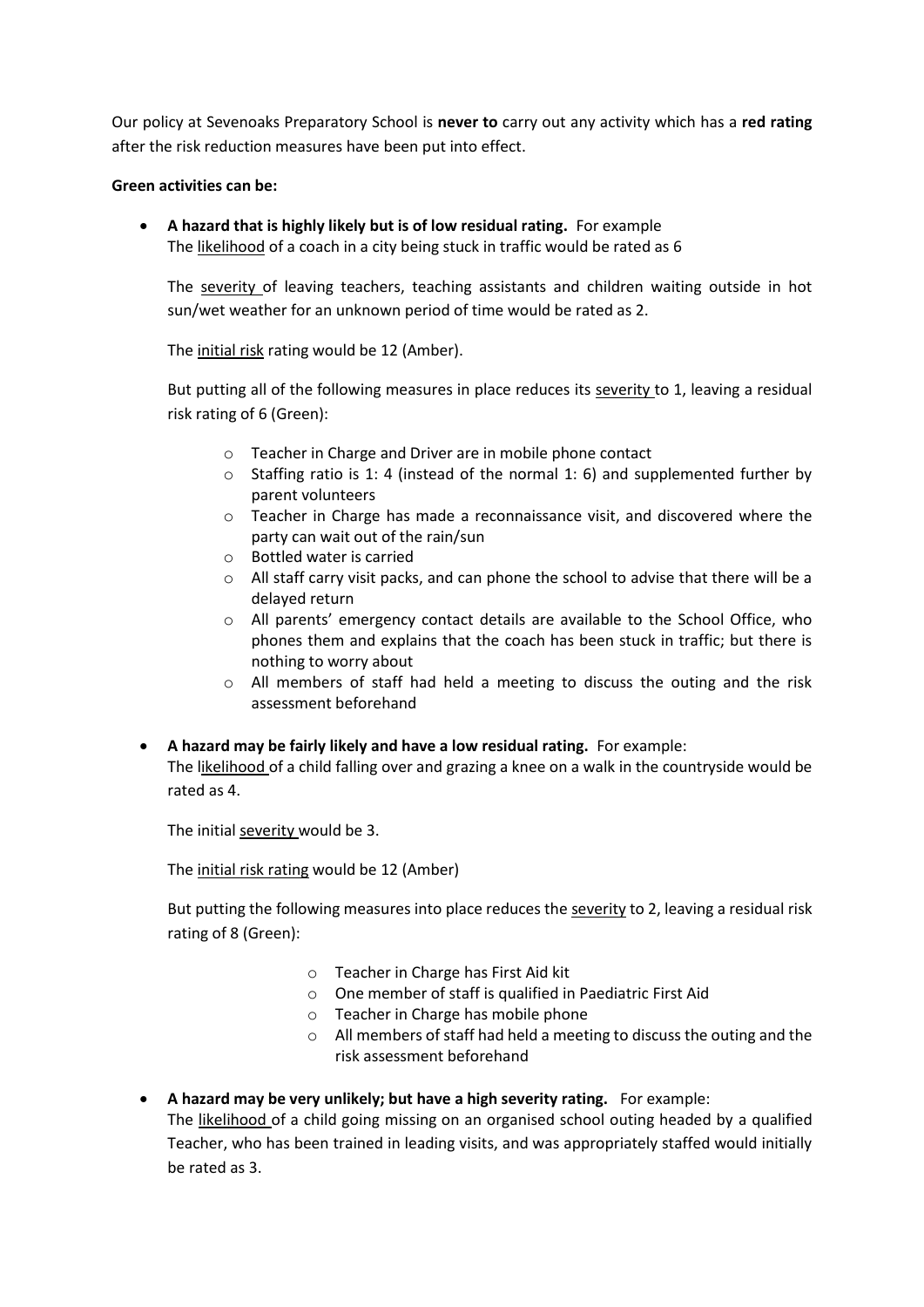The severity would be 6.

The initial risk rating would be 18 (Amber).

But putting the following measures into place reduces the likelihood to 1, leaving a residual risk rating of 6 (Green):

- $\circ$  All children have been briefed about the purpose of the visit and the expectations of behaviour
- o All children understand where they should go if they accidentally become separated from the rest of the group
- o Teacher in Charge and other staff and volunteers carry mobile phones
- $\circ$  Staffing ratio is 1:4 (instead of the normal 1: 6) and supplemented further by parent volunteers
- $\circ$  Teacher in Charge has made a reconnaissance visit, and planned the route inside the location (e.g. museum) in advance
- $\circ$  Children are divided into groups of 4 each supervised by one member of staff, assisted by a volunteer
- $\circ$  All members of staff had held a meeting to discuss the outing and the risk assessment and the Missing Child Policy beforehand
- o All members of staff know what to do in an emergency
- o All volunteers have been briefed thoroughly on their respective roles.
- o All children are wearing school uniform and are readily identifiable
- $\circ$  Head counts are taken on leaving the classroom, on sitting in the coach, on leaving the activity and on returning to the coach. The coach does not leave until everyone is accounted for.

The three examples quoted above are intended to illustrate that everyday risk assessment for school outings are no more than practical tools that are designed to assist teachers who are in charge of an outing. The issues can arise, and need to be anticipated in advance:

- What if the coach is delayed?
- What if a child falls over and injures him/herself?
- What if a child goes missing?

# **Medium Risk Activities**

We undertake a few medium risk activities with older pupils. Pupils are always given a safety briefing before participating in these activities, and are expected to wear protective equipment, such as mouth-guards, and to follow instructions.

Support staff may carry out medium rated activities if they have been properly trained and work in pairs. All members of staff and pupils are expected to wear personal protective equipment (PPE) for tasks that have been assessed as requiring its usage.

# **Specialist Risk Assessments and High Risk Activities**

We will always employ specialists to carry out high risk tasks at the school. The Bursar arranges for specialists to carry out the following risk assessments: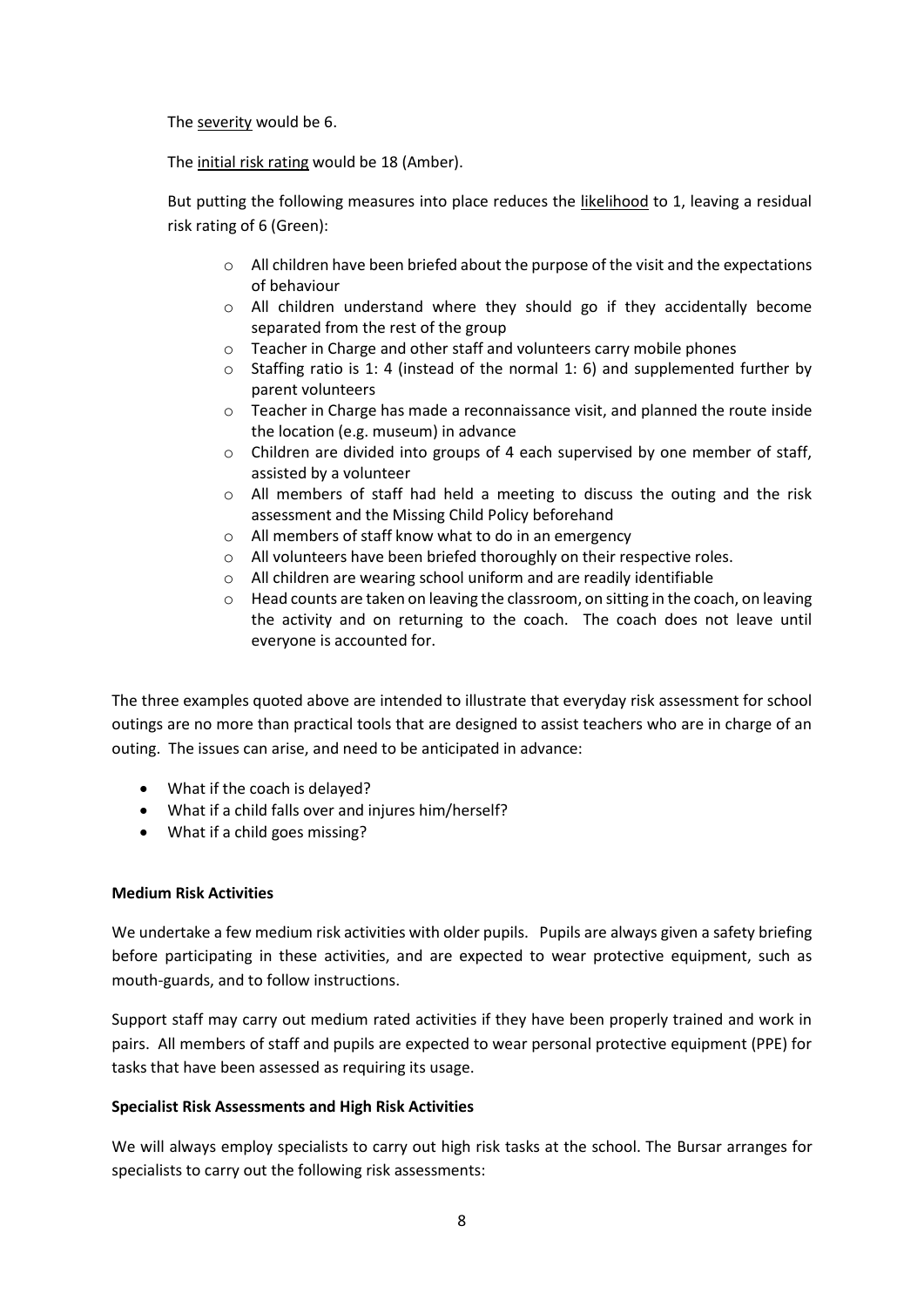- Fire safety
- Asbestos
- Legionella
- Gas safety
- Electrical safety of buildings
- Work at high levels
- Work with lead

#### **Review of Risk Assessments**

All risk assessments regularly reviewed.

Risk assessments should also be reviewed (and recorded), when major structural work is planned, or in the event of an accident. The school's arrangements for the management of health and safety should describe the arrangements for regular health and safety audits of the fabric of the school, its plant, machinery and equipment, together with its arrangements for auditing the catering and cleaning functions and for water sampling.

At Sevenoaks Preparatory School, we maintain a "library" of risk assessments on our staff shared drive for staff to refer to and adapt for their own use.

#### **Responsibilities of staff**

All members of staff are given a thorough induction into the school's arrangements for risk assessments and health and safety (which is recorded). Specialist training is given to those whose work requires it. However, staff are responsible for taking reasonable care of their own safety, together with that of pupils and visitors. They are responsible for cooperating with the Head Master, the Bursar and members of the SMT in order to enable the Governors to comply with their health and safety duties. Finally, all members of staff are responsible for reporting any risks or defects to the Bursar.

#### **Accident reporting**

The Bursar is responsible for reporting and recording any notifiable accident that occurs on school premises to a pupil, member of staff, parent, visitor or contractor to the **Health and Safety Executive (HSE)** in accordance with the **Reporting of Injuries Diseases and Dangerous Occurrence Regulations (RIDDOR)**. All notifiable accidents and near misses are reviewed by the school's Health and Safety Committee with a view to assessing whether any measures need to be taken to prevent recurrence.

#### **Audit compliance statements**

An annual **Statement of Recommended Practice (SORP)** compliance risk assessment is presented by the Head and the Bursar to the Governors to approve as Trustees of the Charity at the same time that they review the audited accounts. This report analyses:

- The financial procedures and controls
- The major risks to the school, including: